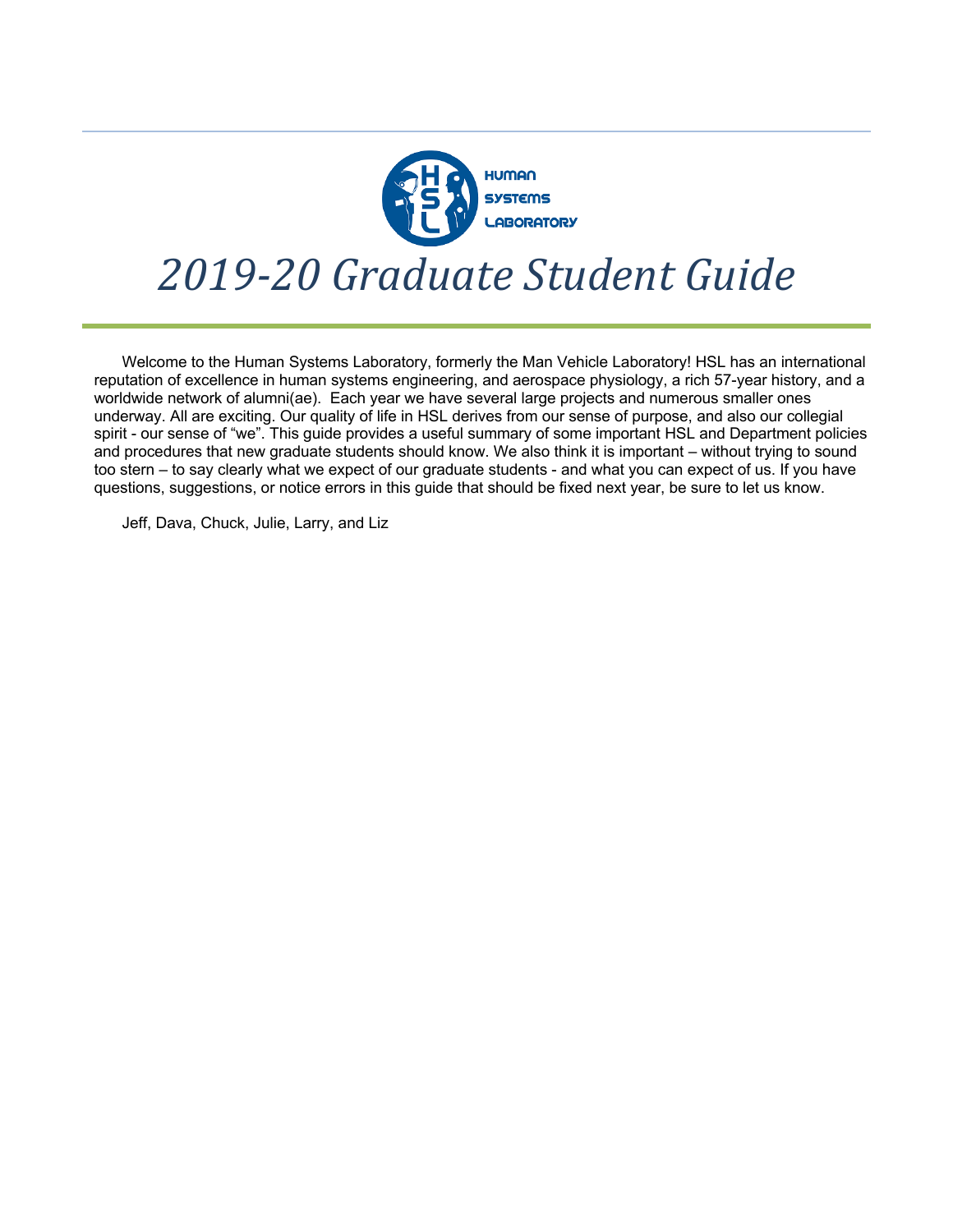## **Table of Contents**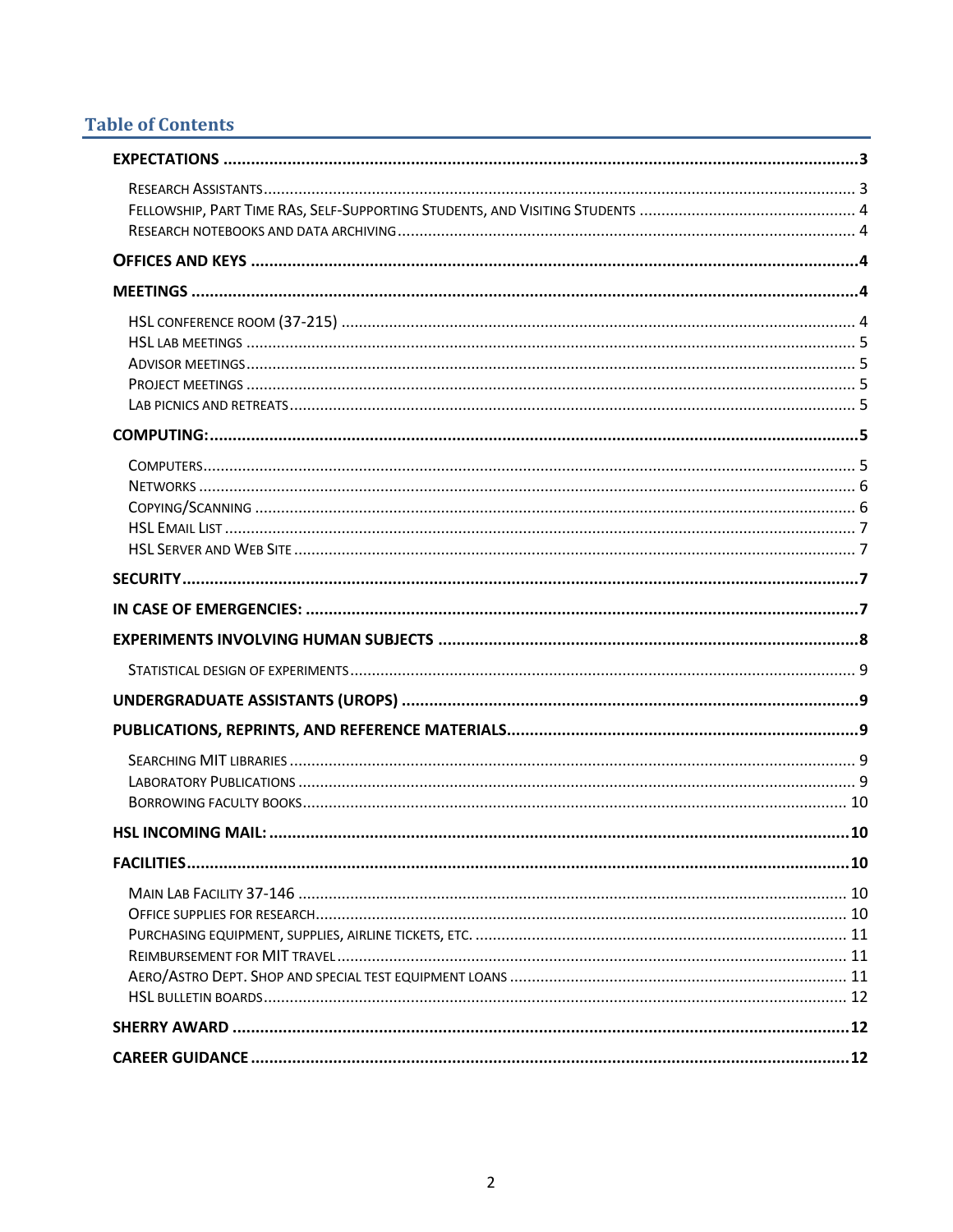## **EXPECTATIONS**

#### Research Assistants

Full Time RAs are officially junior staff members/employees of the laboratory, working under the direction of a faculty supervisor, and are expected to devote their normal 9-5 workdays to their assigned duties, except during hours in which they are in class. Class preparations, assignments, or other study should normally be done during evenings and weekends. An RA may do thesis work during the normal workday provided it is part of their research project assignment. RAs normally take only 24 units per semester, so you are expected to devote about 30-35 hours per week to your assigned research, including various lab and project meetings. In fairness to your research sponsor, RAs should not register for or listen to extra subjects or make other daytime commitments without the permission of your research supervisor. Your research should be your main focus. As a condition of your appointment, it is expected that you will not undertake additional regular paid employment inside or outside MIT.

Everyone wants to write a superb thesis. However, truth is, we measure HSL's professional productivity in terms of the number and quality of our open-literature journal articles and research reports, not theses. Unfortunately, theses are too often only read by the supervisor, (and sometimes used by parents and grandparents as sleep aids). So we expect you to write up your research in journal article or technical report format. To meet the thesis requirement, you can add additional background and suggestions sections, and submit this extended version. Your thesis is an archival document, perpetually available to the MIT community in electronic form on D-Space via the MIT Library (dspace.mit.edu), and to those outside. It is the place to record valuable information that you might not put in a journal article, including original data and computer program listings that might be useful to potential successors on your research project. You can then decide which version (thesis or journal article) you want to give to your parents.

Our research sponsors expect HSL to meet deadlines for research reports, publications, presentations, etc., without making excuses, and we expect the same professional approach from you. If your supervisor asks you to do something, and you accept, consider it a commitment. If you find you will have problems keeping your commitment, discuss it with your supervisor as early as you can. You'll need to plan your coursework ahead. "Oh, sorry, I couldn't finish it, because I had to study all day for a 16.400 exam" doesn't cut it. Accept full responsibility for the tasks you've accepted, and come to meetings with your supervisor fully prepared. Getting your work done is your job, not your research supervisor's.

Learning how to communicate effectively orally and in writing is an important part of your education and research training. Our sponsors typically ask for written progress reports at least once a year, so we'll often ask you to write a report describing your project, progress, and results. Oral reports on your research at individual, group, and lab meetings not only keep us all informed and help us to share suggestions, but serve as a way to practice oral communication in a professional yet friendly way.

RAs are normally appointed for the term, but may be terminated at any time if you are seriously delinquent in your work. Productivity in your assigned research is the most important criterion for continuing your appointment. As a professional researcher, you are also expected to be aware of and contribute to other research projects and to support necessary lab activities - a fancy way of saying you get to help us clean up the lab, help maintain computers, equipment, or our web page, or show visitors around once in a while.

Vacations and other absences must be arranged in advance with your research supervisor. A vacation totaling five working days per term (fall, spring, summer) - ordinarily taken during academic recess periods - is normally allowed. Academic holidays and vacations, other than legal holidays during which the Institute is closed, are considered normal workdays for Research Assistants. If you need more time off, some adjustment to your stipend and tuition support may be necessary. To avoid any misunderstandings, keep your research supervisor informed as to your plans, and each time you take vacation, document it in an email sent to your research supervisor.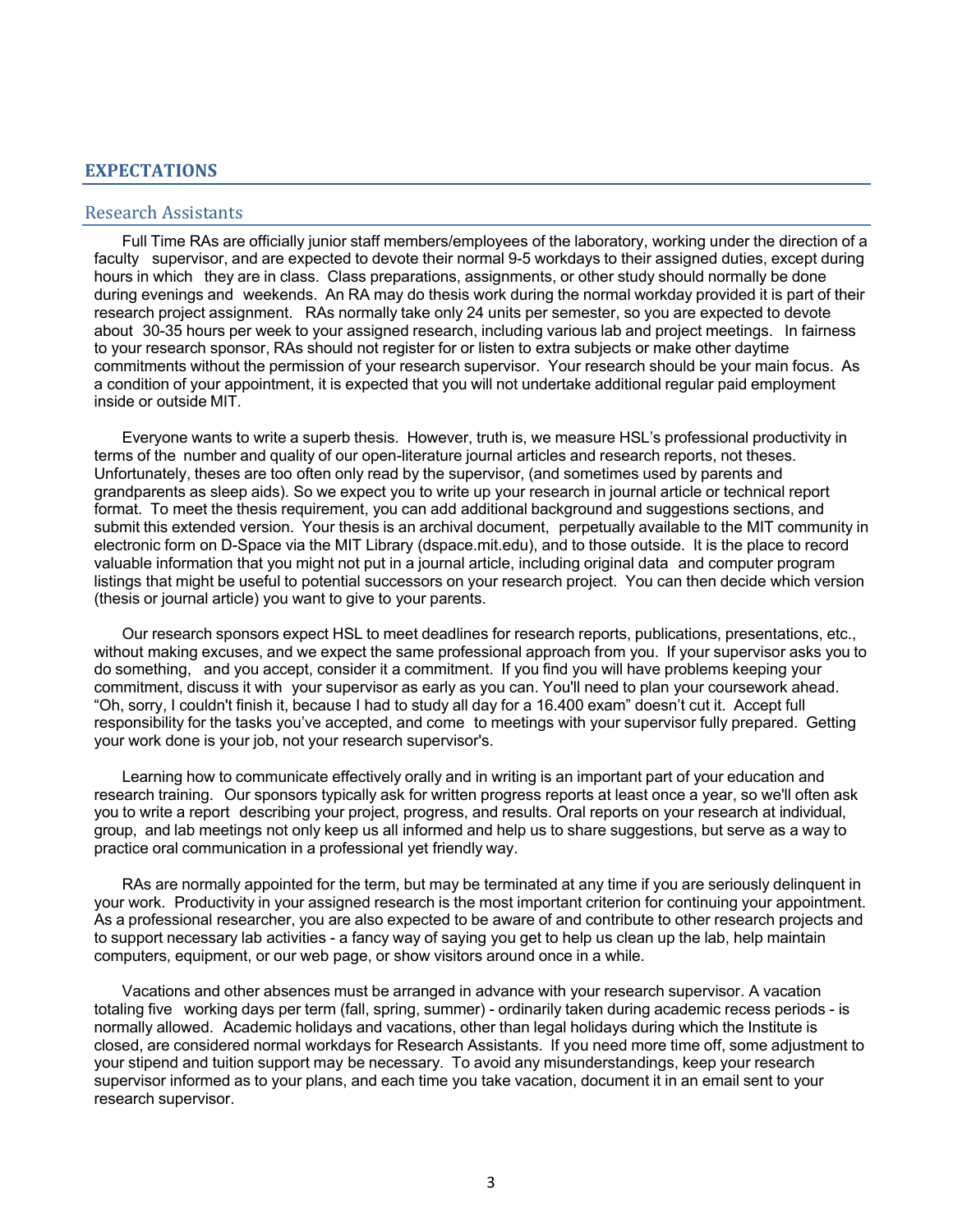### Fellowship, Part Time RAs, Self-Supporting Students, and Visiting Students

Fellowship students, Part Time RAs, and self-supporting students have more latitude in terms of how much of their time they allocate to their HSL research. Be sure you have a clear understanding with your research supervisor about this. In return for access to lab resources, our expectations as to your relative productivity and also your participation in lab meetings and other lab activities are identical to those of full-time research assistants. We expect visiting graduate students from other universities to also participate as full lab members, however, as non-MIT students no classes are taken for your official record.

#### Research notebooks and data archiving

Our contracts and grants require you to keep written chronological notes on your research in a separate paper or electronic lab notebook. These notebooks provide an important chronological record of the details of your work, and may serve any number of legal and technical purposes, sometimes long after you have made your fame and fortune elsewhere. Lab notebooks have proven invaluable to students working on follow-on projects, and are even important in patent applications. If you ever should apply for a patent, they can be absolutely critical in establishing rights to ideas! Lab notebooks and data from your experiments must remain in HSL after you graduate. Be sure to give your supervisor your notebook and data, or agree how and where the electronic versions will be archived. You can make a copy of your notebook to take with you.

Many of our NASA contracts also require that the data we obtain be archived electronically at an off-campus site. Some contracts also require that special steps be taken to maintain data confidentiality. In some cases, data must be destroyed within a certain number of months or years after project completion. Check with your supervisor.

#### **OFFICES AND KEYS**

Consistent with Aero/Astro Department policy, we provide student office space (desk, chair, bookshelf, phone etc.) for full time RAs. Part time RAs, supplemented fellowship, full fellowship and other self-supporting graduate students, TAs, undergraduates, and visiting students are accommodated on a space available basis, generally in that priority. Draper RAs (aka Draper Fellows) have offices at Draper, and may also have offices on campus. Office space is very limited, and sometimes it is just not possible to give everyone their own desk. If you are a TA, your teaching department is expected to provide office space during the semester you are teaching.

Request keys as soon as you can. See Liz Zotos in 37-335, 3-7805. You'll need a key to your own office, your lab, the main lab (37-146) and the HSL office foyer (37-219).

HSL expects you to keep your office neat, and that you will be considerate of your officemates. When you finally depart, we expect you to clean out your desk, and dispose of all papers, return your keys to Liz Zotos in 37-219, and your research notebooks, signed human use informed consent forms, and materials to your supervisor. We'll also likely ask you to provide electronic versions of your data and thesis for archival purposes.

Unfortunately, space is so limited that we simply have no room for storage of personal belongings if you plan to be away from MIT.

#### **MEETINGS**

#### HSL conference room (37-215)

We have a small conference room in the 37-219 suite specifically for HSL project meetings and small seminars. There is a speakerphone in the room, (phone # 3-7520), a white board, and a large LCD video screen, which you can connect to with your laptop via VGA or HDMI (cable needed). Please be sure to erase the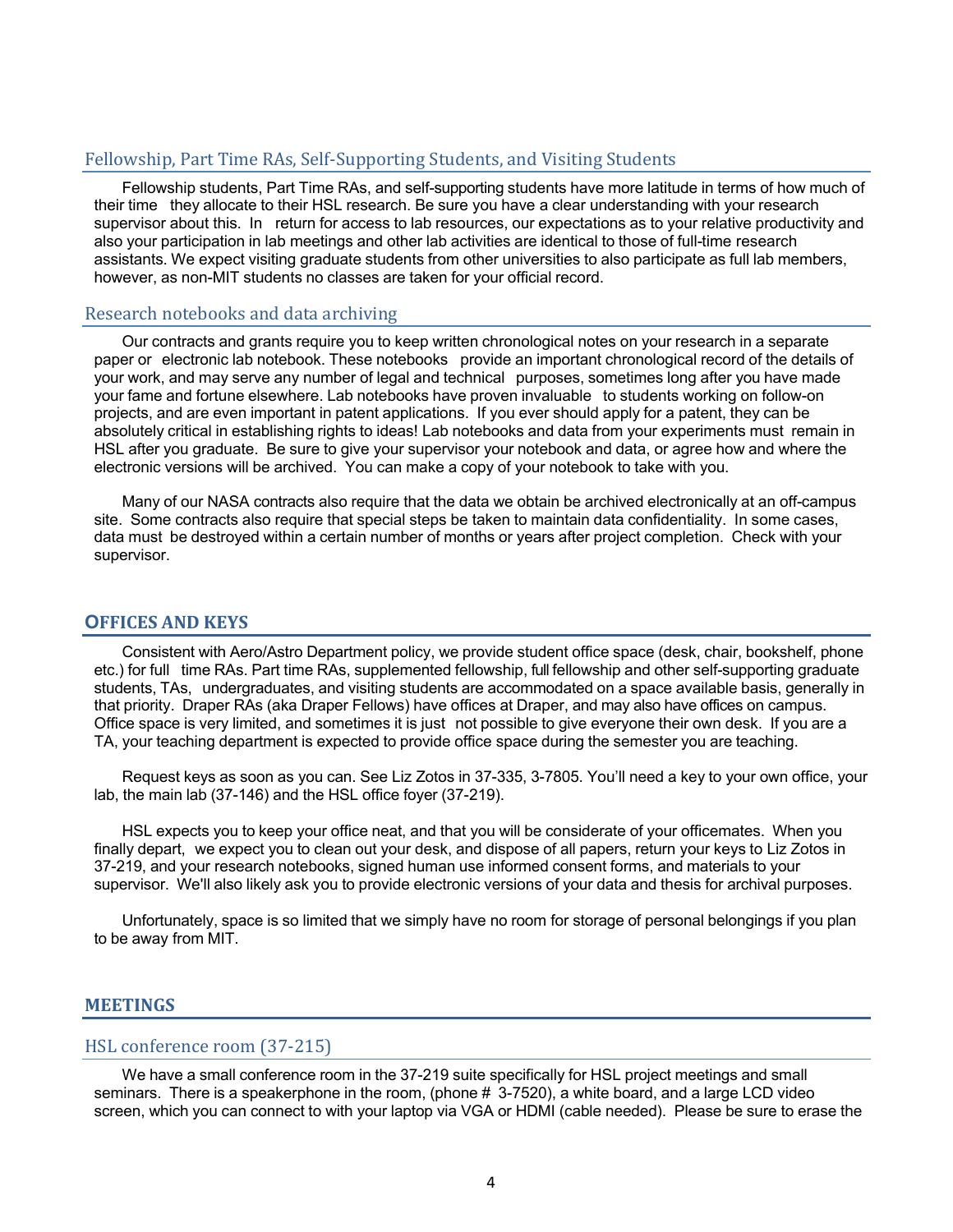white board when finished (otherwise it becomes more difficult to erase later). You may reserve the room by emailing Liz, zotos@mit.edu or adding your name to the calendar posted on the door.

#### HSL lab meetings

We hold Lab meetings - nominally every other week - to discuss progress, problems, and common needs. Students often present their work, and sometimes we have outside speakers. Attendance is mandatory for all HSL staff including RAs supported on HSL projects. Undergrad UROPs and visitors are encouraged to attend. Time and place of all meetings are agreed upon at the beginning of each term.

#### Advisor meetings

Regular meetings should be scheduled between student and research supervisor. Arrangements should be made directly with your supervisor, or see your supervisor's assistant.

Jeff Hoffman and Julie Shah: Liz Zotos, 37-335, 3-7805, zotos@mit.edu

Dava Newman: Raina Pueles, 33-336, rkpueles@mit.edu

Chuck Oman and Larry Young: Pam Fradkin, 33-207, 8-9729, fradkin@mit.edu

#### Project meetings

People working on a specific large project should meet as needed.

#### Lab picnics and retreats

Usually we arrange an afternoon lab picnic or outing at some fun location in the fall and/or the spring. Families and significant others are encouraged to attend, and get to meet your colleagues. Once every few years during intersessions we schedule a daylong meeting (usually elsewhere on campus, away from the office) to collectively review our progress and problems and think strategically about our directions.

#### **COMPUTING:**

#### **Computers**

HSL has many PCs and workstations connected to MITnet for use on specific sponsored research projects, and some are available for general use. The data on these computers are generally not backed up. However, many students choose to use their own laptops for both class and research. (Obviously this is at your own risk, since MIT has no insurance). In either case, we expect you to routinely back up your work, either on a lab provided drive or over the net e.g. using the MIT-provided software. Saying "I lost all my data and thesis drafts because my hard drive crashed (or because of a virus)" is the contemporary equivalent of "my dog ate my homework" - and isn't an acceptable excuse.

You may also store or back-up your files using cloud services. MIT provides access to Dropbox, OneDrive, and Google Drive (http://kb.mit.edu/confluence/display/istcontrib/Data+Storage+and+Collaboration+Options). MIT has agreements to host a certain default space depending on the cloud service. Not all data can be stored on the cloud and you should check with your supervisor prior to storing data on these servers.

Viruses and hackers are a major problem at MIT. Downloadable anti-malware tools are available for PCs and Macs from the MIT IS&T web site for free. You need an MIT certificate to access: http://ist.mit.edu/software-hardware?type=16 . There is no excuse for not using them. We expect every HSL computer used in HSL research will have virus detection tools installed, with current virus data files. If you've been attacked, respond immediately and let your research supervisor know. If your computer starts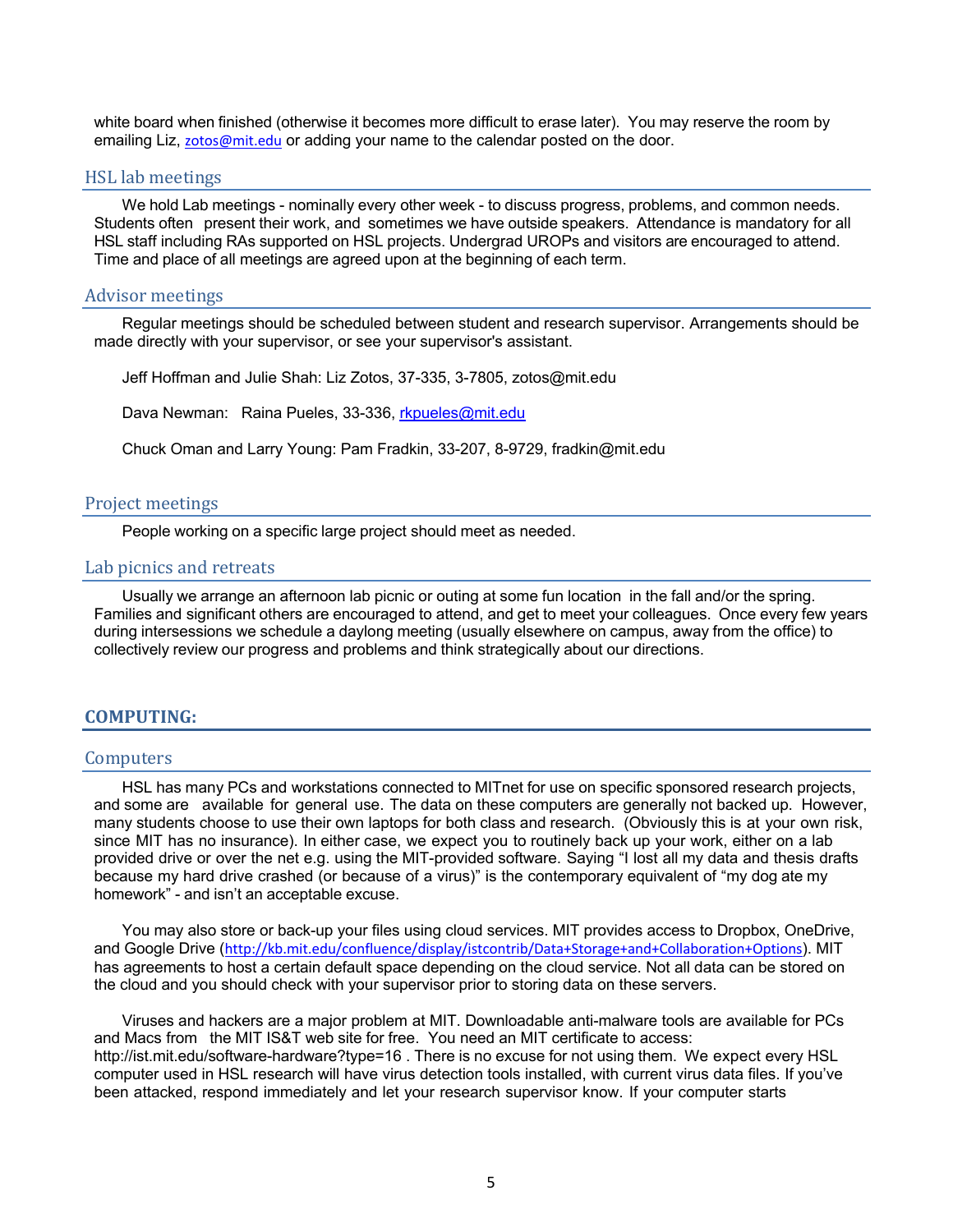propagating viruses, MIT may turn off your internet connection. We expect you to be sure your important files and data are properly backed up via CrashPlan so that you can restore your computer and work.

A variety of software is freely available through IS&T for MIT students to use on their own computers e.g. MATLAB, Office.

HSL also has stand-alone licenses for a number of applications. These are generally purchased by and for specific research projects. If you need a specific application, check with your supervisor. If you "borrow" HSL softeware (e.g. Systat) for your own computer, we expect you to be sensitive to the licensing issues, and certainly not to make it available to users outside the lab.

Your supervisor may ask you to take system management responsibility for a specific HSL computer. That means you get to decide what goes on it, how it is configured, and who uses it, but it is your responsibility is to be sure everything on it is backed up, in proper repair, and properly protected from viruses, and keep a record of the configuration and serial numbers, in case warranty repairs are needed.

Many of HSL computers have directly connected ink-jet/laser printers. There is also a HP Laserjet in building 41, and a HP M402dne monochrome printer in 37-219 that can be reached via MITnet. We share these, so if you are printing large/complex jobs, be considerate and try to do it at night. Computer and printer facilities (programming, writing, e-mail) were purchased by our sponsors for research purposes. Use for web browsing, classwork and personal e-mail use always takes a lower priority to research. Printer paper and ink are expensive in large quantities. In fairness to our research sponsors, if you have a large printing job (e.g. a hundred pages) unrelated to your research project we expect you to take it to MIT Copy Tech (11-004).

Our general policy is that any HSL member can use any HSL computer temporarily, but shouldn't leave files behind, install new applications, change the system configuration, or otherwise do anything "risky" without checking with the system manger first.

If you need computing hardware or software help, there are a number of resources. First email or call MIT's Information Systems & Technology Service Desk at servicedesk@mit.edu, or leave a message at x3-1101. When computers break, you can often take HSL computers to IS&T in Building E17 for a repair estimate. Costs of repairing or upgrading HSL owned computers or printers are borne by individual research grants – there is no "general" lab funding for this. If you need repairs or upgrade, check with your supervisor for an account number. The Aero/Astro Department has an email list aa-help@mit.edu, overseen primarily by Anthony Zolnik and Brían O'Conaill for IT issues. Sending an email to this address will generate an AeroAstro IT help ticket.

#### **Networks**

HSL is networked to MITnet, managed by MIT Information services with the help of the Aero Department. MITnet reaches us as a TSP Ethernet RJ45 socket, running TCP, usually with fixed network addresses. Lots of information is available on MIT's web page about this. There are roughly a dozen net drops in HSL labs and offices. Laptops typically use wireless access. Please connect to "MIT SECURE" and log on with your Kerberos username. Some of our desktop computers use internet connection sharing to support other local computers and printers using dynamic addressing. To add a computer to the net, see your research supervisor, who will arrange for a net drop and internet address. For problems, call x3-1104 or net-help@mit.edu.

When you register as a student, you are given an Athena account, and a Kerberos password. There are numerous Athena terminals all around campus, but these are gradually being phased out as more and more students use laptops. Most all classrooms and the libraries now have wireless service.

#### Copying/Scanning

A copier/scanner is available in the HSL 37-219. Please use discretion in copying, and don't abuse the privilege.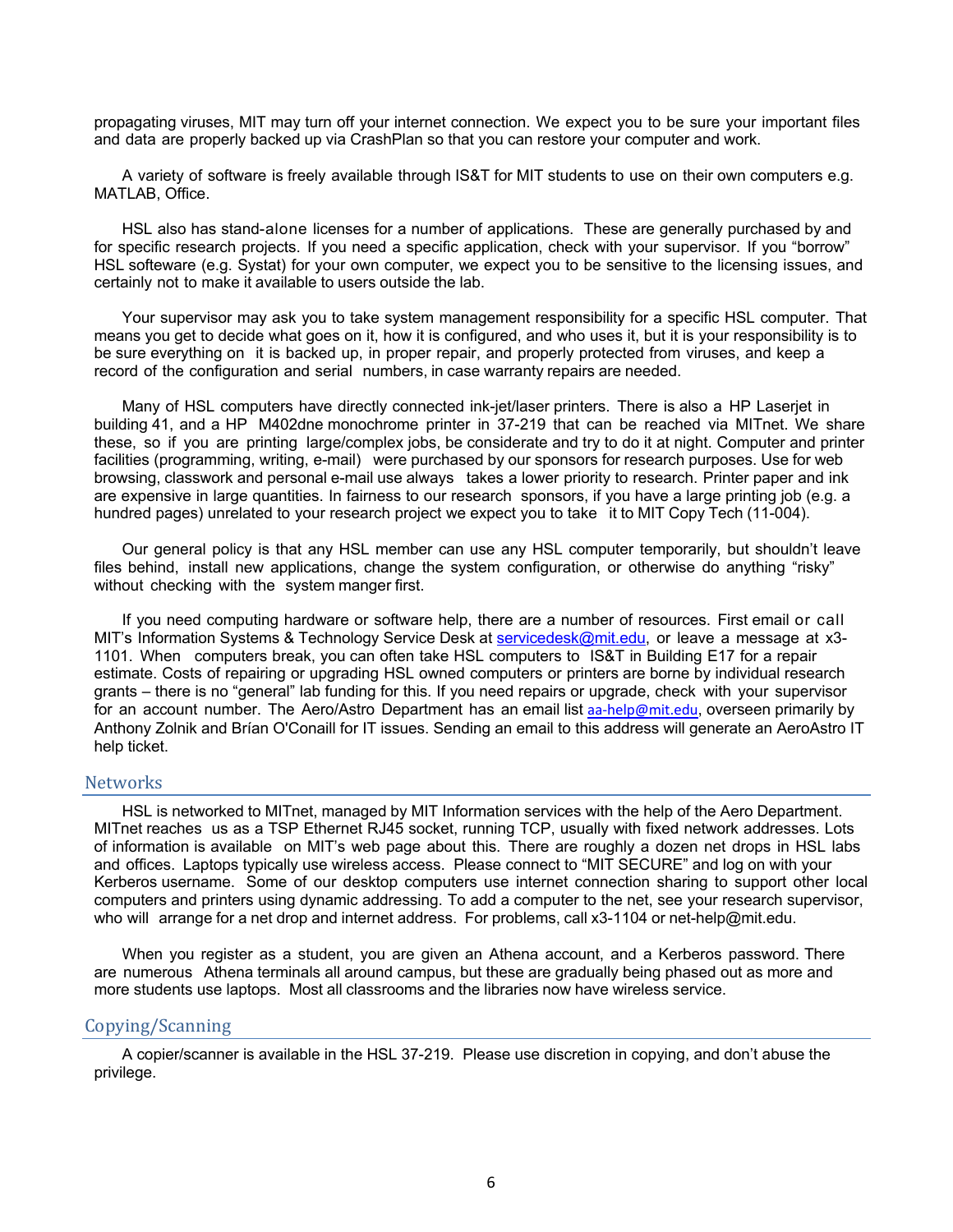#### HSL Email List

HSL maintains its own mailman email list. Mail addressed to hsl@mit.edu will automatically be sent to everyone in the lab. Please add yourself to the list by visiting http://mailman.mit.edu/mailman/listinfo/

#### HSL Server and Web Site

HSL maintains a web site ( http://hsl.mit.edu/ ), that has the lab publication lists, announcements of upcoming events, and lists of people, projects, and UROP (Undergraduate Research Opportunities Program) openings. There is also a private wiki with folders containing useful MIT forms and lab documents. To get access to the HSL-only wiki, use your Kerberos account information. If you need help accessing the site or the wiki, contact Andy Liu (amliu@mit.edu).

#### **SECURITY**

Unfortunately, there are problems throughout the Institute with security. Computers, wallets, and other valuables disappear regularly, particularly from offices and labs with open doors. Do not leave valuables in easily accessible places. MIT has no insurance for "minor" (but important to us) losses. Major losses (>\$1000 deductible) are covered by MIT insurance, but the items must be stored in areas secured by more than one lock. Vigilance and locked doors are our bst protection. So please keep the door to your office and the main lab (37- 146) and the VR-Lab (37-127) doors closed at all times. If you have subjects coming, please don't prop the door open – put up a sign saying how they can reach you. If you see someone you don't recognize, introduce yourself (e.g. "can I help you?") or if you are suspicious, notify campus patrol.

#### **IN CASE OF EMERGENCIES:**

General Emergency: DIAL 100 (Campus Patrol/EMT).

Fire Alarms (flashing lights and sirens): Tests are almost always announced ahead of time so if the alarm goes off unexpectedly, assume the alarm is real. Alert your coworkers, and get out of the building ASAP. Don't use the elevator. Take valuables but don't bring your bicycle. Proceed immediately out the front door to Vassar Street then to the lawn in front of Building 33 & 35 and wait for instructions.

SAFETY AND SAFETY BRIEFINGS:

Bikes should not be parked in the main 37-146 lab. Officially, they are not even supposed to be brought into the building. If you keep yours in your office, you have to promise all of us to leave it behind in case of a fire alarm.

NEVER do any bench or experimental work or run any moving device while working alone in the lab. If you were injured, you'd need someone to call for help. If you find it necessary to do other work alone during off hours, you can call the campus patrol (3-1212), who are happy to check up on you occasionally.

HSL Safety Coordinator – (Tom Abitante, abitante@mit.edu)

The MIT Environmental Health Service inspects the labs at least once a semester. Most of their concerns are usually related to potentially hazardous materials or simple housekeeping (messy desks, tripping hazards, sharp edges on equipment). Try to be proactive about these so you don't get written up. If you are working on an experiment involving hazardous materials be sure you are familiar with the appropriate cleanup procedures. If you have a spill, immediately notify our building environmental safety coordinator for the Lab, , If you have equipment that has reached the end of its service life (old computers, broken chairs, etc.), if it has an MIT Property Office Tag on it, talk with Liz Zotos first. It must be taken off the Property Office rolls, and a red tag affixed to it. Old stuff (especially computers but also furniture or office cruft) can be offered to the MIT community by posting to the reuse@mit.edu mailing list. Check out MIT's recycling web site http://web.mit.edu/workinggreen/reuse/recycle.html for disposal procedures.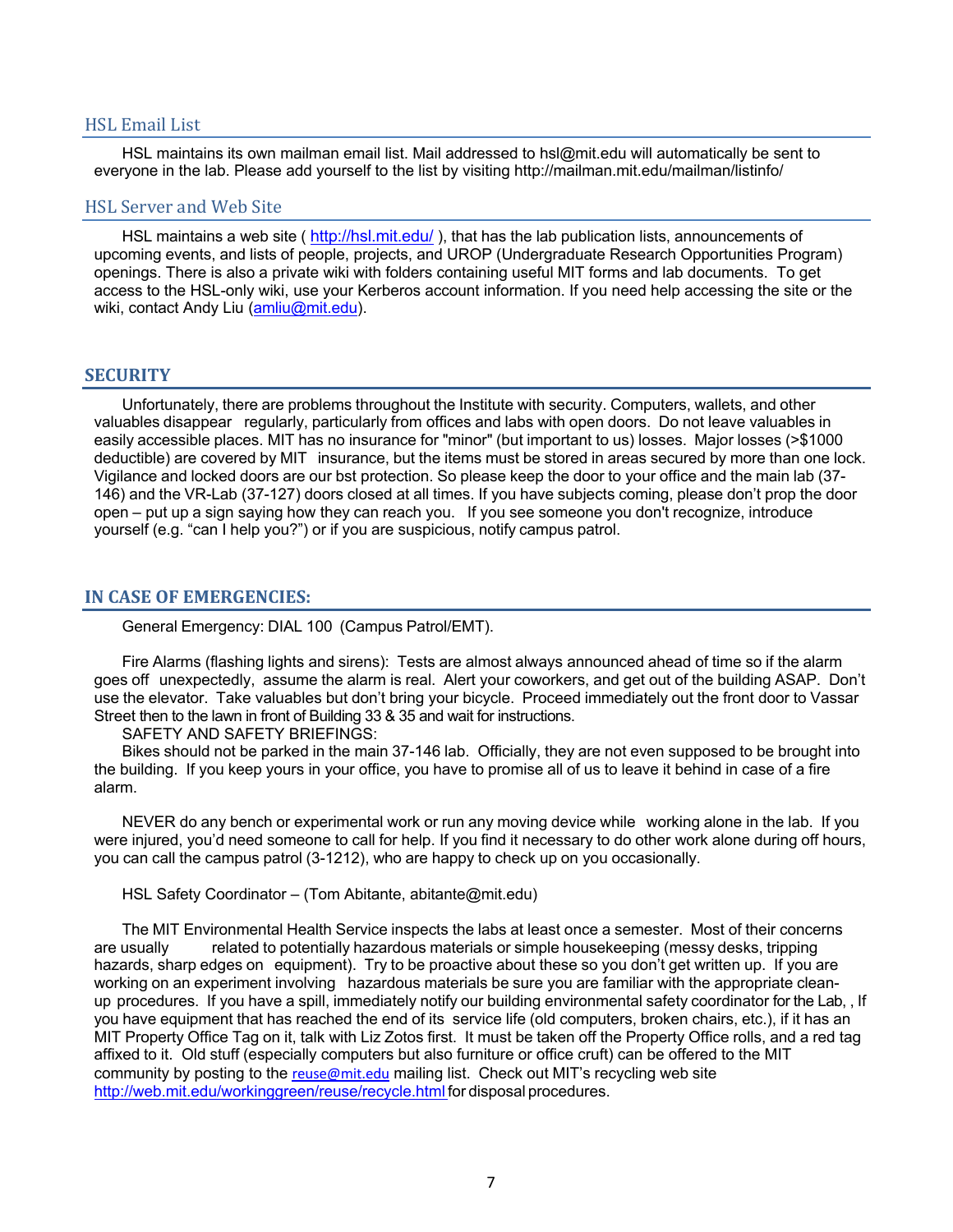All new HSL students and staff are required to take the Aero/Astro Department or School of Engineering on-line safety briefing - and to take a refresher once every two years. When you take the briefing, verify that a record is kept to show that you have completed it. You should also walk through your research area once a semester with your research supervisor and assess (and remedy) any safety hazards. The link to the training is at https://ehs.mit.edu/site/training. https://aeroastro-ehs.mit.edu/emergency-preparedness-and-general-safetyguidelines-presentation-aeroastro.

#### **EXPERIMENTS INVOLVING HUMAN SUBJECTS**

All experiments involving human subjects must be reviewed and approved by the MIT Committee on the Use of Humans as Experimental Subjects (COUHES), https://couhes.mit.edu/.

Everyone involved in the conduct of an experiment involving human subjects must have completed the MIT COUHES "human subject investigator training" course online. As soon as you have your MIT ID number and MIT web certificate, go to the COUHES web site, http://couhes.mit.edu/, register, and take the CITI Biomedical Investigators course.

As you plan a new experiment, you will need to prepare a detailed "Protocol" for review by COUHES and also an "Informed Consent Statement" explaining the experiment and the risks and benefits which the subject and experimenter both sign. Forms are available at http://couhes.mit.edu/forms-templates but the process is now completed on-line. Your "protocol", "informed consent statement" ("ICS"), and also any advertising flyers and questionnaires must be reviewed and approved by COUHES prior to initiation of experiments. COUHES meets once a month, usually the third week of each month. So the approval process takes time and it is important to plan ahead. Sometimes experiments that involve only minimal risks can be administratively approved more quickly, but that is only determined after you submit your protocol for review. Approvals are valid for a period of one year. COUHES will provide the project PI with a certificate of approval, and a version of your ICS bearing the COUHES approval stamp. You should be sure to ONLY use the COUHES stamped version of the ICS in your experiments, and that the date on the approval is current.

If the experiment is a collaborative one that involves sharing health related information with investigators at another institution like the Mass Eye and Ear Infirmary or the Volpe Center, an additional "HIPAA" form must be read and signed, in addition to the Informed Consent Statement.

Illness/Injury: Before beginning any experiment, discuss with your supervisor what you will do if any subjects withdraw from your experiment or become ill or are injured in any way. If unexpected withdrawals, illness or injury ever occur, remember to notify your research supervisor, who probably will have to report the incident to COUHES.

Compensation: Subjects are normally paid for their participation in our experiments. For routine behavioral experiments involving minimal stress or discomfort, the rate is typically \$15/hour. You must be sure to use the "human subject compensation form" available on HSL.mit.edu to collect specific information from them. If subjects are international residents, we need the name of their home country and the type of VISA they hold. Unfortunately visa rules may prevent us from being able to pay foreign students for participating in experiments. Be sure to verify that we can pay them before accepting them as subjects. Depending on your sponsor's requirements, you may also have to ask your subject about their ethnic background, for demographic balancing purposes.

Archiving: At the conclusion of any experiments, the signed "informed consent", "HIPAA" form and "human subject compensation forms" should be given to Liz Zotos (Hoffman, Oman, Shah, Young) or Quentin Alexander (Newman), who maintains a permanent file. HSL has to submit reports each year to COUHES indicating the number of subjects tested, demographics, etc. on each project. We can't do this without your help. We also have to save your notes and data. See also the earlier section on research notebooks and data archiving. If you are conduction a study with Prof. Stirling, consent forms must be provided to her after subject data collection is completed. Do not wait until the study is over or you are graduating.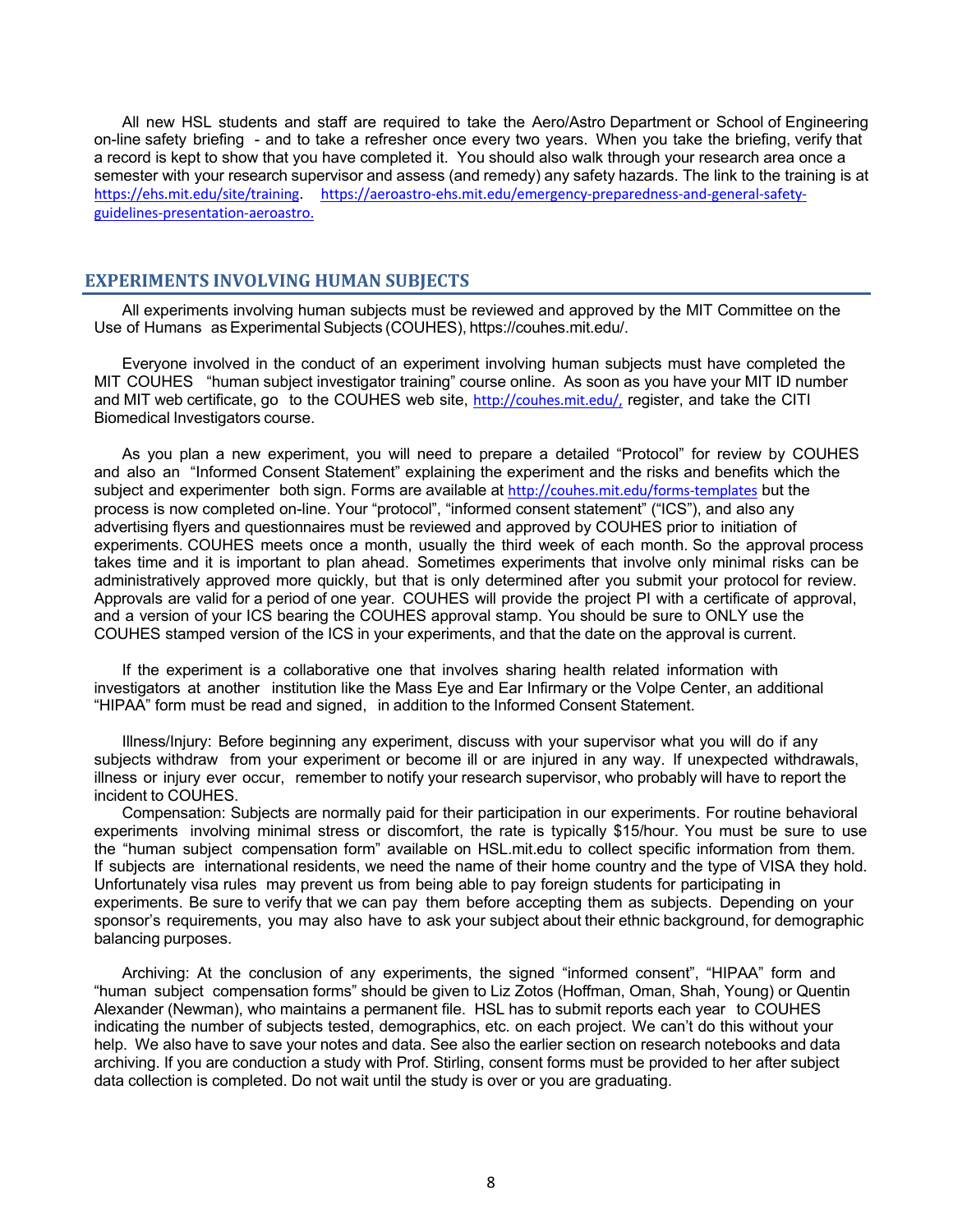## Statistical design of experiments

Virtually every thesis project in HSL involves performing an experiment, usually on human subjects. We expect all HSL students to learn the basics of applied statistics (e.g. regression, ANOVA, chi-square, etc.) and statistical design of experiments, and to review the design of their experiments with their supervisor. Dr. Alan Natapoff for many years was HSL's resident statistical expert and saved numerous thesis projects from the ignominy of a null result. HSL students often refer to "Natapoff's Laws", sometimes wistfully since some have had to learn them the hard way. Natapoff's Laws are:

- Great experiments don't just happen. They have to be carefully designed.
- Never average over sets of data that you suspect may be different.
- Not all statistically significant effects are important.
- A non-significant result doesn't prove the null hypothesis.
- Don't try to prove that an effect exists using statistical tests unless you also can see it looking at the data with your own eyes.

## **UNDERGRADUATE ASSISTANTS (UROPS)**

Undergraduates often work on projects in HSL, sometimes on a project of their own, but more often through the MIT Undergraduate Research Opportunities Program (UROP) assisting faculty and graduate students, working either for academic credit or pay. If you're interested in recruiting a UROP to help you with your project, discuss it with your research supervisor. At the beginning of each term, MIT allocates a certain amount of MIT funding to support "UROPs for pay". For projects that miss the funding deadline, or are not awarded funds, the stipend of UROPs-for-pay can also be charged to research grants. A third option is for the students to do a "UROP-for-academic-credit" only. What UROPs accomplish is usually proportional to the time you spend working with them, and how motivated they are. Including them in your project meetings and discussions and asking them to make presentations to the group is really helpful. Many HSL graduates owe their success in part to industrious and creative UROP helpers, so getting a UROP to work on your project is often extremely worthwhile. MIT alumni often say that their UROP was one of the real high points of their undergraduate years, since it was their first experience with real research. HSL UROP web page http://hsl.mit.edu/urop/.

## **PUBLICATIONS, REPRINTS, AND REFERENCE MATERIALS**

## Searching MIT libraries

Many journals and theses are electronically available online through the MIT Library's VERA system. This has become a powerful searching resource. Articles from journals which are not available through MIT can be obtained as a PDF through Inter-library loan (ILLiad). Fill out the form at https://libraries.mit.edu/illiad

The MIT Libraries has many services under "Document Services" http://libraries.mit.edu/docs/ . They can send you journal articles, MIT theses, MIT research publications electronically.

Copies of older seminal journal articles which are not yet available on-line might be kept by faculty and staff on their computer databases. In addition, we have a collection of student theses, and student research notebooks shelved in the lab, 37-142. You may also find our theses in the library's theses collection http://libraries.mit.edu/ and https://libguides.mit.edu/dspace/about-theses .

## Laboratory Publications

Reprints are located in room 37-219 beneath the mail folders and to the right of the printer. They are arranged inverse chronologically by year and HSL Publication Number. See the current "HSL Publication List" on HSL.mit.edu. A paper copy is posted on wall above cabinets. Feel free to borrow what you need, but don't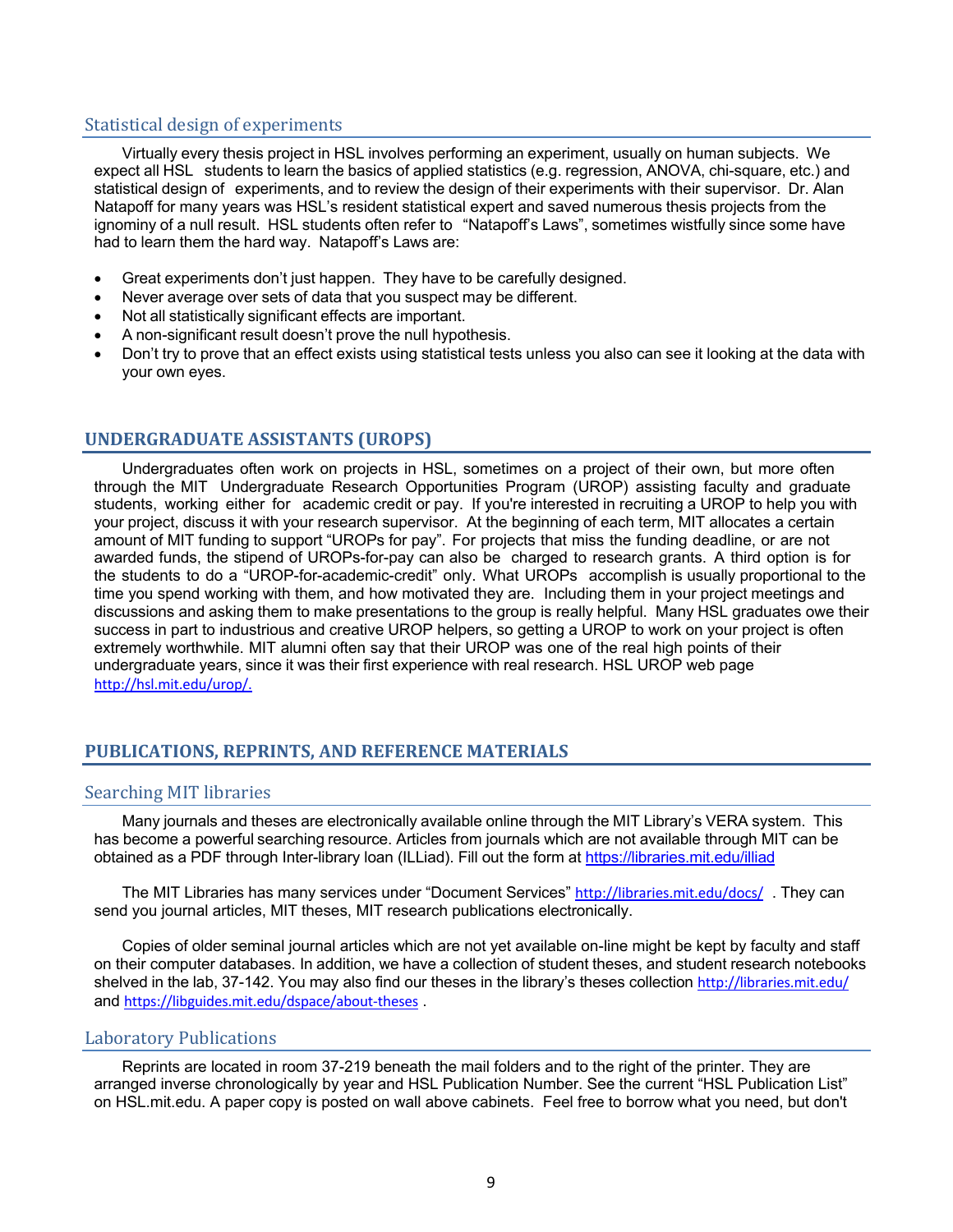EVER take the last copy, or the one marked "master" in blue. Reprints cost several dollars apiece, so don't accumulate large stacks of extra reprints in your office. Liz also keeps a folder on her computer with PDFs of many recent publications and theses. We keep a current list of all HSL papers in both Word and EndNote citation manager format. It is handy to keep a copy of the HSL publist on your computer so you can search it.

#### Borrowing faculty books

Your advisor may lend you books from their personal shelves, or you may ask to borrow books and papers that are not available in the MIT Library. Never take a book from your advisor's shelf without asking first. You MUST sign them out in the red binder marked "Check Out List" in 37-219, and return them as soon as you are finished. All HSL students can check out Prof. Newman's books from her 33-307 office by signing them out with Quentin Alexander.

## **HSL INCOMING MAIL:**

If you are a graduate student affiliated with HSL, you can use HSL as your professional address, and have your mail delivered to the HSL main office in 37-219. Each lab member has a mail folder on the file cabinet inside 37-219. The US Post Office prefers that items sent to us be addressed as:

(Your name) MIT Human Systems Laboratory 77 Massachusetts Avenue, Rm 37-219 Cambridge, MA 02139.

For arriving FedEx, UPS packages or ground shipping, use (Your name) MIT Human Systems Laboratory 70 Vassar Street, Rm 37-335 Cambridge, MA 02139

## **FACILITIES**

#### Main Lab Facility 37-146

The main lab room (146) is currently used mostly for our EVA projects, but also contains common facilities, such as our tool chests, workbenches, equipment, scavenged parts shelves, refrigerator, table, and lots of chairs. The refrigerator is for food and drinks. Don't ever store chemicals in it. If you leave food in the refrigerator, be sure to remove it before it turns green.

Feel free to use the lab desks as necessary, but do not reposition cabinets or desks. It is important to return tools and such to their appropriate place and to keep your work area neat. Please relinquish bench space when you are not actively using it. Equipment in need of repair should be tagged (so someone else doesn't make the same frustrating discovery) and your supervisor should be notified.

In the main lab the Vicon Motion Capture Cameras are often set up for testing or an experiment - do not move or adjust the motion capture cameras without permission. Please check with Golda Nguyen if you wish to use them. Other equipment such as the APDM Inertial Measurement Units (contact: Tim McGrath), metabolic and EMG sensors (contact: Tom Abitante) and pressure sensors (contact: Rachel Bellisle) is also stored in the lab and available for use.

#### Office supplies for research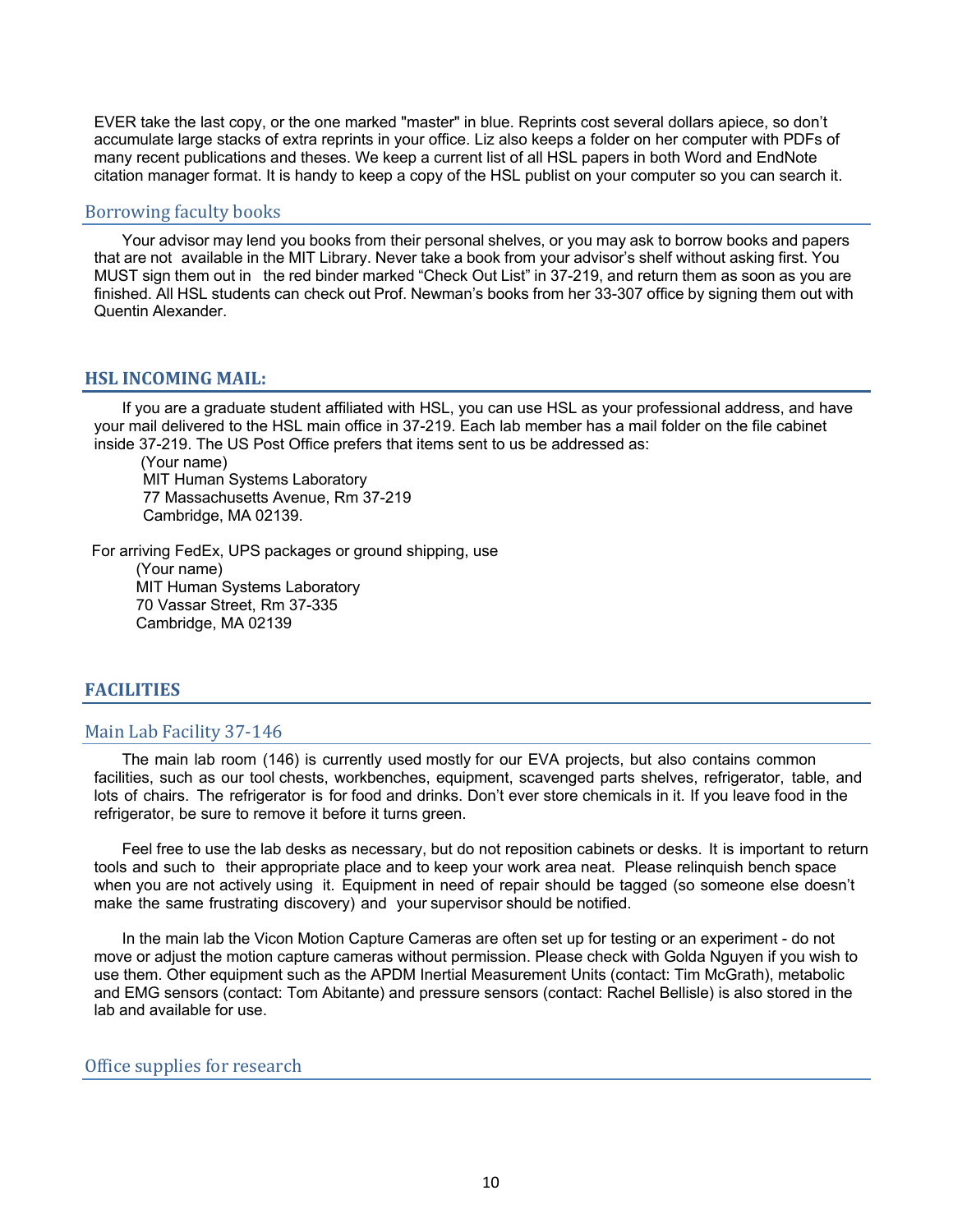Office supplies for research are not provided by the Aero/Astro Department. Check with your research supervisor on how to purchase office supplies. Supplies in the cabinet in 37-219 are for students working on Profs. Hoffman, Young and Oman's projects. Prof. Newman's students should get office supplies from Quentin in 33-336.

## Purchasing equipment, supplies, airline tickets, etc.

Please get your supervisor's approval before making any purchases and see their administrative assistant for help with purchasing.

Jeff Hoffman, Chuck Oman, Julie Shah: Liz Zotos, 37-219, 3-7805 Dava Newman: Quentin Alexander, 33-336, 3-6270

They can purchase the items for you with the MIT Procurement Card or MIT Purchase Order.

If you buy items with your own pocket money, you may be reimbursed for the amount. See the appropriate fiscal person or the Administrative Assistants. Important: MIT is TAX EXEMPT, so if you make a purchase yourself, you will not be reimbursed by MIT if the vendor charges tax. We have a Tax Exempt Form to give the vendor when making your purchase for MIT. This form is located in 37-219 in the Folder marked "Tax Exempt Form".

Once you have supervisor approval for large purchases or travel you may also need to get prior approval or resolve contract and budget questions working through one of the administrative units at MIT who handle our various contracts. Liz Zotos can help you with the liaison. FYI these units are:

| <b>Department of Aeronautics &amp; Astronautics Fiscal Officers</b> |                 |         |                 |        |  |
|---------------------------------------------------------------------|-----------------|---------|-----------------|--------|--|
| <b>Hoffman</b>                                                      | Jennie Leith    | 33-214B | jennie@mit.edu  | 3-4929 |  |
| Oman, Young                                                         | K. Ngan Le      | 33-214D | ngan le@mit.edu | 4-5542 |  |
| Newman                                                              | Suxin Hu        | 33-214A | suxin@mit.edu   | 3-0492 |  |
| Shah                                                                | Jei Lee Freeman | 22-214D | jeileef@mit.edu | 3-1695 |  |

## Reimbursement for MIT travel

You will see announcements of scientific meetings posted frequently. From time to time your supervisor may suggest you attend a meeting, a NASA conference, or submit a paper based on your research. When you travel, MIT's travel policies apply, as does MIT's travel insurance. HSL staff frequently use the MIT Concur online booking tools which is accessed through MIT Atlas (https://atlas.mit.edu - click on the 'Travel' link). For complex travel and personalized service, we frequently use Travel Collaborative, (617) 497-7400. They can charge tickets to the HSL Travel Card, and know about special MIT rates which some airlines have, some of which allow schedule changes with no penalty. Or you can use the web or your own agent and pay yourself, and get reimbursed. When you return from your trip, you must submit all your original itemized receipts within two weeks to your research supervisor's admin so the reimbursement can be processed. This can also be completed online through Atlas. For those travelling in coach on government grants, "upgrades" such as extra leg room/exit row/premium economy seats are unallowable, but "seat selection fees" such as aisle or window or anything that isn't extra legroom are allowable, as are luggage fees when required for professional reasons. Check the MIT travel site https://vpf.mit.edu/site/travel for additional information and policies and procedures. Foreign travel typically requires sponsor approval, so plan well in advance. You must use a US Carrier when booking flights, if one is available.

## Aero/Astro Dept. Shop and special test equipment loans